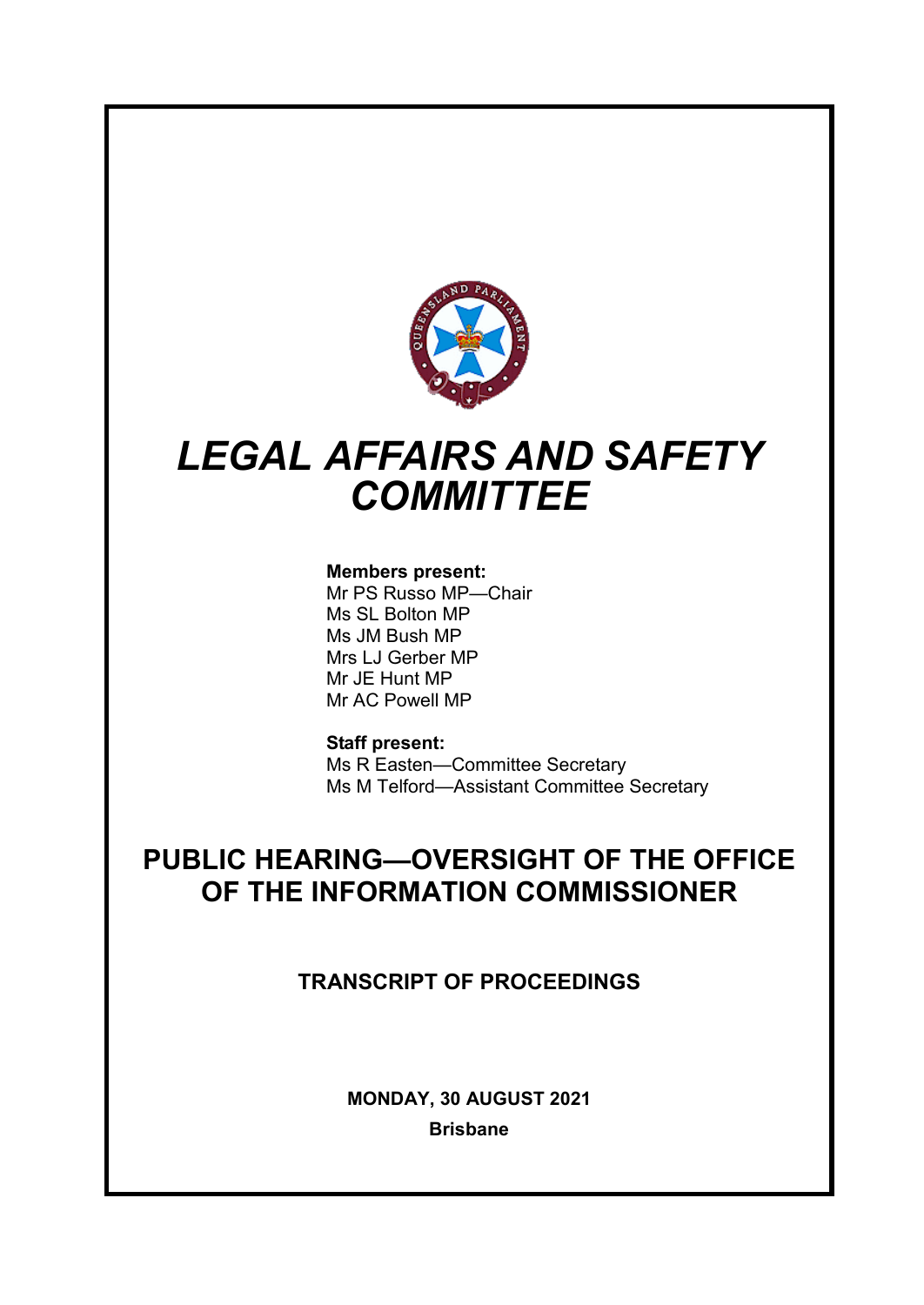# **MONDAY, 30 AUGUST 2021**

\_\_\_\_\_\_\_\_\_\_\_\_

#### **The committee met at 9.03 am.**

**CHAIR:** Good morning. I declare open the public hearing for the committee's oversight of the Office of the Information Commissioner. I would like to respectfully acknowledge the traditional custodians of the land on which we meet today and pay our respects to elders past and present. We are very fortunate to live in a country with two of the oldest continuing cultures in Aboriginal and Torres Strait Islander people, whose lands, winds and waters we all share.

My name is Peter Russo, the member for Toohey and chair of the committee. The other committee members here with me today are: Mrs Laura Gerber, the member for Currumbin and deputy chair; Ms Sandy Bolton, the member for Noosa; Ms Jonty Bush, the member for Cooper; Mr Jason Hunt, the member for Caloundra; and Mr Andrew Powell, the member for Glass House.

Under the Parliament of Queensland Act 2001 and the standing rules and orders of the Legislative Assembly, the committee has oversight responsibility for entities including the Information Commissioner. The Right to Information Act 2009 and the Information Privacy Act 2009 set out the functions of the committee under the acts. These include: monitoring and reviewing the performance of the Information Commissioner against its functions; reporting to the Assembly on any matter concerning the commissioner; and examining the annual reports tabled in the Legislative Assembly under the acts. The purpose of the hearing today is to hear evidence from the Information Commissioner, the Acting Right to Information Commissioner and the Privacy Commissioner as part of the committee's oversight of the Office of the Information Commissioner.

Only the committee and invited witnesses may participate in the proceedings today. Witnesses are not required to give evidence under oath, but I remind witnesses that intentionally misleading the committee is a serious offence. These proceedings are similar to parliament and are subject to the Legislative Assembly's standing rules and orders. In this regard, I remind members of the public that, under the standing orders, the public may be admitted to or excluded from the hearing at the discretion of the committee.

The proceedings are being recorded by Hansard and broadcast live on the parliament's website. Media may be present and will be subject to my direction at all times. The media rules endorsed by the committee are available from committee staff if required. All those present today should note that it is possible you might be filmed or photographed during the proceedings by media, and images may also appear on the parliament's website or social media pages. I ask everyone present to turn mobiles phones off or to silent mode.

### **GREEN, Mr Philip, Privacy Commissioner, Office of the Information Commissioner**

### **RANGIHAEATA, Ms Rachael, Information Commissioner, Office of the Information Commissioner**

## **RICKARD, Ms Anna, Acting Right to Information Commissioner, Office of the Information Commissioner**

**CHAIR:** I welcome Ms Rachael Rangihaeata, Ms Anna Rickard and Mr Philip Green. I invite you to make a short opening statement, after which committee members will have some questions for you.

**Ms Rangihaeata:** Thank you for the invitation to make an opening statement. I would also like to acknowledge the traditional custodians of the lands on which we meet and pay my respects to their elders past, present and emerging. Today I am joined by the Privacy Commissioner and the Acting Right to Information Commissioner, Ms Anna Rickard. I intend to highlight key themes relevant to the 2019-20 annual report and comment on how those themes have developed through 2020-21.

Brisbane - 1 - 30 Aug 2021 We have experienced a clear increase in demand for our services over the past five years, with a record 787 external review applications in 2019-20. We also received record inquiries and an increase in privacy complaints. The workload involved also went far beyond sheer demand and numbers. I am very proud of how OIC continued to achieve strong results in 2019-20 in the face of high demand and significant challenges, including record high review closures and responses to inquiries.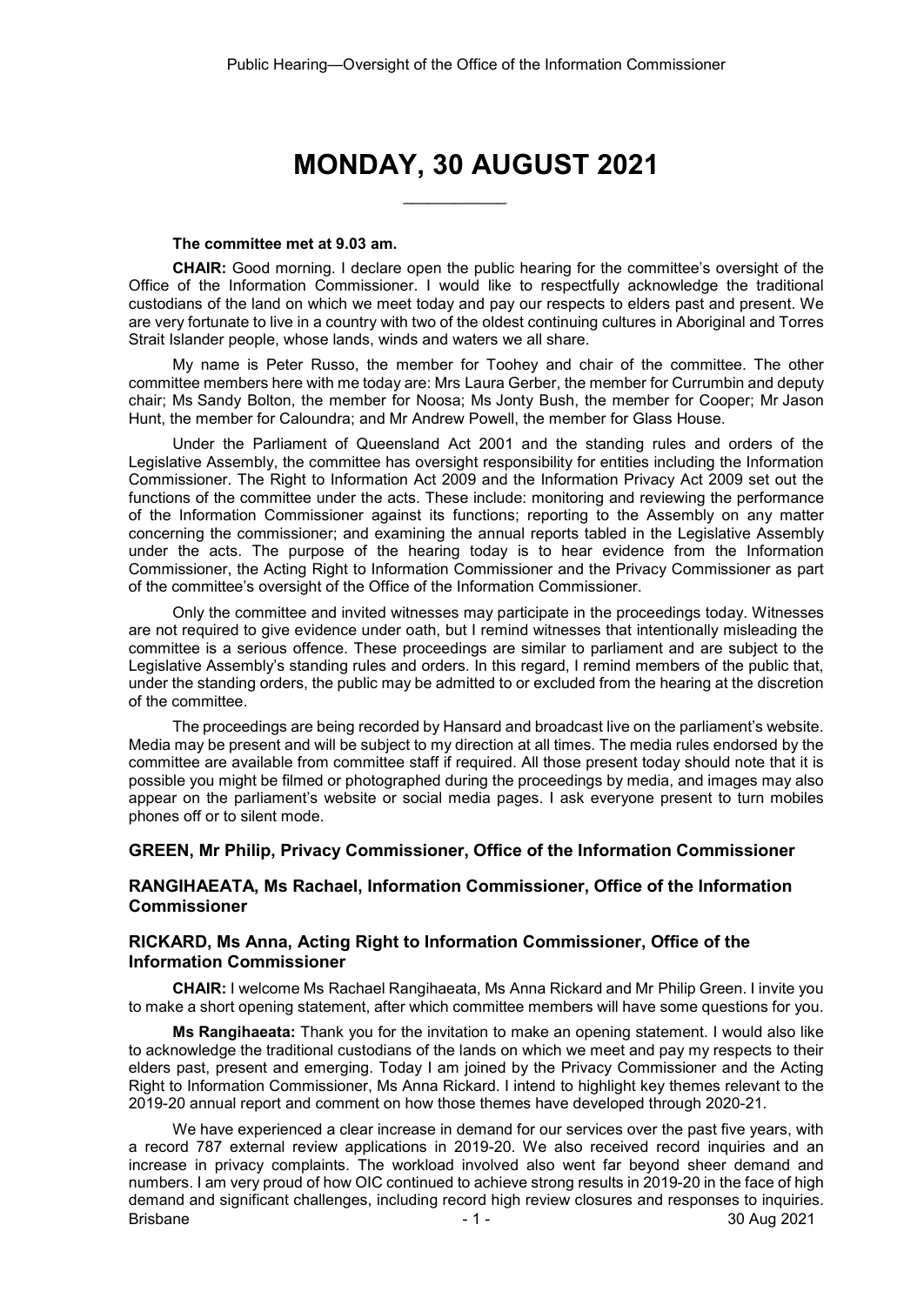It is phenomenal that we have gone on to break these record highs in 2021. We have been agile, working with stakeholders and partners to adapt how we deliver our services in an evolving environment. I would like to congratulate our team on their outstanding work and service to the community. I also thank my executive leadership team—Louisa Lynch, Adeline Yuksel and Philip Green. I acknowledge Phil's important contribution as Privacy Commissioner over the past six years as he moves on later this year to seek new and different challenges.

We have looked at key drivers of the substantial demand in recent years and focused on how we can influence these over the past two years using all our oversight and support functions as appropriate. When we think about the push model of right to information and the formal access application process as a last resort, we want to reduce the unnecessary applications coming through so people have better access to information and we free up resources to deal with other applications and reviews quicker.

Our external review applications featured a significant increase in applications where the agency had not made a decision on the initial application within the statutory time frame. This meant a substantial increase in work as we were essentially starting from scratch. Applicants are already frustrated at the extended delay and trust is diminished or lost. Dealing with such applications at external review is not an efficient use of resources for OIC, the agency or the applicant who has, as I said, experienced significant delay.

The Queensland Police Service comprised 24 per cent of all review applications in 2019-20. We engaged with the QPS executive in October 2020 to escalate concerns about delay resulting in and during external reviews. The QPS has worked openly and constructively with us to achieve greater adoption of proactive and administrative release and improve its capacity to deal with formal applications effectively. This process will take time to embed and we will continue to support this work. The approach we are taking with QPS reflects the importance of our work in promoting greater adoption of the push model and an open-by-design approach to information access consistent with the Right to Information Act. This work helps ensure better information access for Queenslanders every day easier and simpler access at their fingertips or on informal request. Our upcoming campaign for International Access to Information Day focuses on open by design and government transparency everyone can see.

Our right to information audits have reinforced the importance of the open-by-design approach. Our disclosure log audit and recent review of minimum publishing requirements found that, even where technical requirements may be met, the user experience can be improved to ensure better access, including timely and easy access for the community. Proactive release is not effective if people cannot find it or the delay is so great people resort to formal access applications in the meantime.

In 2019-20 we reported on the implementation of recommendations from local government compliance audits. We also finalised an audit that was tabled in July 2020 about managing the risk of re-identification in public datasets. This was a critical audit for our stakeholders in revealing the existing risks in their published datasets and has attracted international interest. We have spoken extensively on this topic to a range of audiences and provided recommendations to all agencies to manage risks.

Our privacy work has evolved through the past two years with substantial growth in voluntary data breach notifications. Our work is focused on the cultural change to minimise harm to the community. We know human error is an issue in Queensland, similar to other jurisdictions. We continue to implement the recommendations out of the CCC's Operation Impala, strengthening OIC and supporting our stakeholders to meet their obligations. We amended our online training package to address specific requirements raised in Operation Impala. Training is fundamental to a strong privacy culture. Our awareness of privacy obligations audit and follow-up audit showed good results across the agencies that all fully implemented our recommendations.

There are a number of Operation Impala recommendations that require legislation, such as a mandatory data breach notification scheme—similar to those now being adopted in other jurisdictions. We are taking steps to better manage our voluntary data breach notifications that will assist in a transition to a mandatory scheme, including providing new tools for reporting to OIC.

Brisbane - 2 - 2 - 2 - 2 - 30 Aug 2021 While we have achieved outstanding results, challenging workload and increasing unreasonable behaviour towards our staff has impacted our team. Our 2020 Working for Queensland survey results showed the substantial impact, with about a 30 percentage point increase in the one year in staff being overloaded and burned out by work. We reinforced reasonable expectations with our team and stakeholders and we implemented fair and appropriate strategies to manage behaviour and deliver timely external review, privacy compliant and inquiry services. We welcomed the approval of a temporary FTE increase for OIC for two years from July 2021. This will provide an additional 2.6 FTEs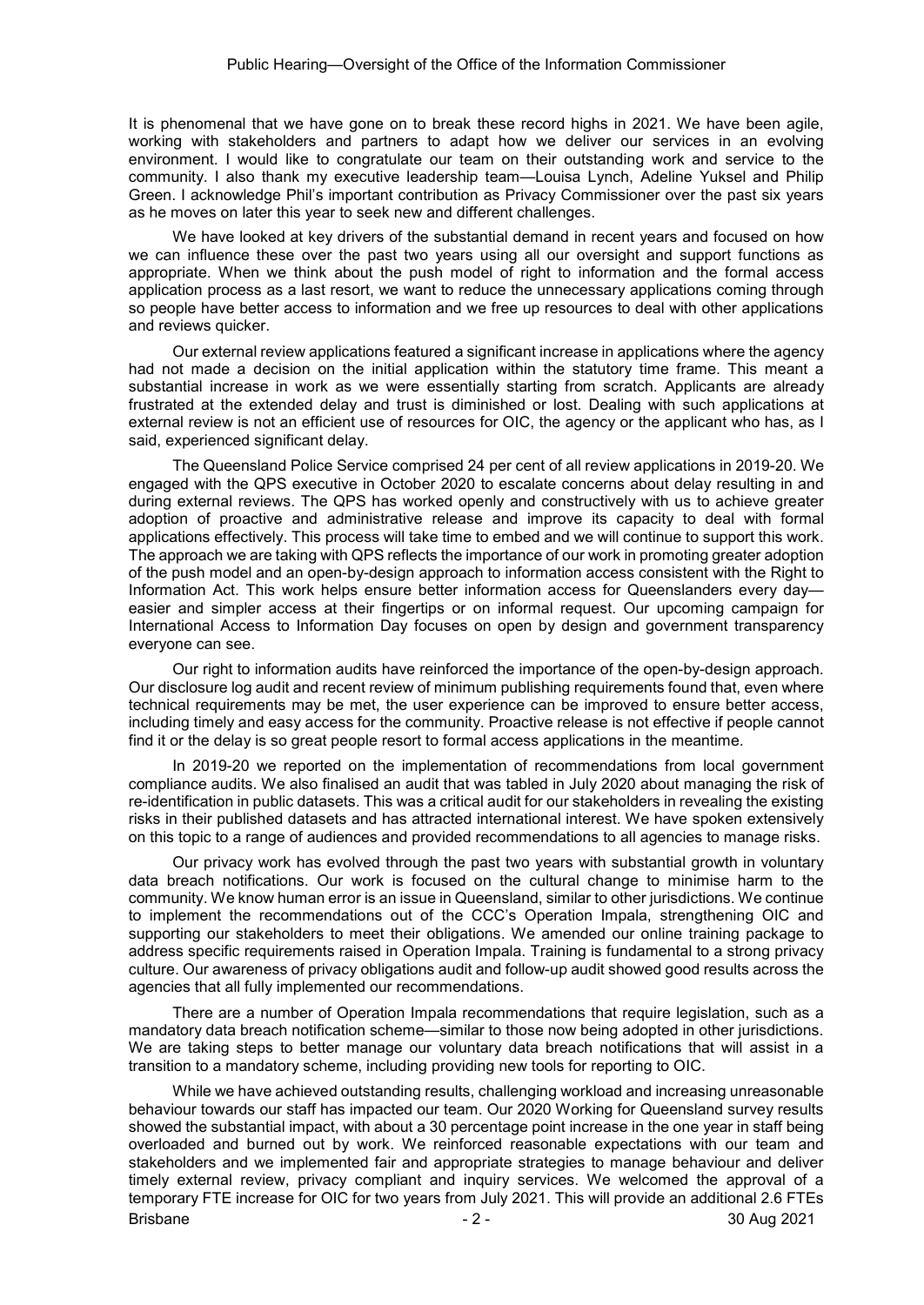for external review services during that period to help address the high demand and on-hand file load. We will also be able to temporarily fill the 2.2 FTE outstanding positions recommended to be made permanent by the 2017 independent strategic review of OIC. Our cash reserves will fund these positions until 30 June 2023.

Finally, I would also like to note that our team has not only provided high-quality service to our stakeholders despite the disruptions associated with COVID-19; we have also been committed to supporting the public health response with high-quality advice. We have worked with our Australian privacy authority colleagues in the national privacy COVID task force to ensure consistent advice. If I may, I would like to invite Mr Green to make a very short opening statement as well.

**Mr Green:** I thank the committee for your interest in privacy. We are reporting on the 2019-20 annual report and we are about to drop our current one for the immediate past, so my head is full of those facts and figures as well but it is also informing our work into the future and the future challenges. I am going to draw on a couple of examples from the privacy jurisdiction that actually span the whole period and they are going to be challenges for us going into the future.

The first one is the Operation Impala submission that we made in 2019-20 to the CCC as part of its inquiry. That inquiry was initiated from data and reporting to the CCC by Queensland government agencies specifically about unauthorised access and use of information in agencies. The figures there are fairly high. Those figures do not translate to privacy complaints that we see a lot of the time. As Rachael has explained, we have had an increase over the past few years but those are still under 100 complaints per year. The CCC was getting in the high thousands for some agencies. It is a significant issue and we put a lot of work into that.

We also based some of our submission on an earlier submission about legislative reforms and a contemporary legislative framework for privacy from 2017. We have continually advocated for a contemporary legislative framework since then. It is a fast evolving landscape internationally and nationally. The national government already has a review of the Commonwealth Privacy Act. They have amended it several times and introduced the notifiable data breach regime at the federal level a couple of years ago, so there have been continuing reforms internationally and we think that is critically important.

Of the Impala recommendations, the OIC spent quite a lot of the last year, and is continuing into the future, implementing those recommendations. A key initiative is our privacy champions network, which we launched in Privacy Awareness Week in 2021, but we are also continuing to expand that and hoping to expand it to the HHSs and to local government because we see those agencies as needing further help. The maturity from our survey work and from our audit work has shown that there is improvement needed in some of the smaller agencies, which is understandable. Some of the bigger departments that do a lot of work and have a lot of employees have got their act together more fully.

The other thing I suppose about the contemporary legislative framework, as Rachael has indicated, is we put into place a voluntary notification scheme, and we are getting notifications and those are increasing as people become more aware. The survey work done by our counterparts at the national level, the OAIC, has shown that the public expect to be told if their data is compromised to minimise harm and to allow them, say, if they had identity theft, to take steps to protect themselves. It is fundamental, commonsense stuff in terms of a reaction. Agencies are doing that on a voluntary basis, and we are seeing an increase in that as they become more mature. I think it is a critically important thing into the future. It gives us the intelligence to actually understand where the complaints are happening and what is causing them particularly.

As Rachael has also indicated, human error continues internationally to be one of the root causes of privacy breach—at 38 per cent in one of the last surveys. That accords with our experience in privacy breaches and it can particularly impact on thousands of individuals or millions. One particular security incident in New South Wales has reached well over 100,000. If something happens with databases that hold millions of people, like a ransomware attack—the UnitingCare hospital service actually had this in Queensland in the past year, and the meat industry has been affected internationally by ransomware—that can have huge repercussions. It is a particularly important area.

Brisbane - 3 - 30 Aug 2021 The other area of work in 2019-20 which is continuing to evolve is the COVIDSafe app work that we did with our national counterpart, particularly led by the OAIC and the federal commissioner. Rachael and I were at the inaugural meeting of a national COVID privacy working group that was established to face the challenges of introduction of that COVIDSafe app. As it turns out historically, the app may have proved less useful than it was expected to be, but I think it is an example of an extremely well-thought-out privacy and data security exercise for introduction of new technology. I believe that as an app it has helped pave the way for some of the check-in apps that have been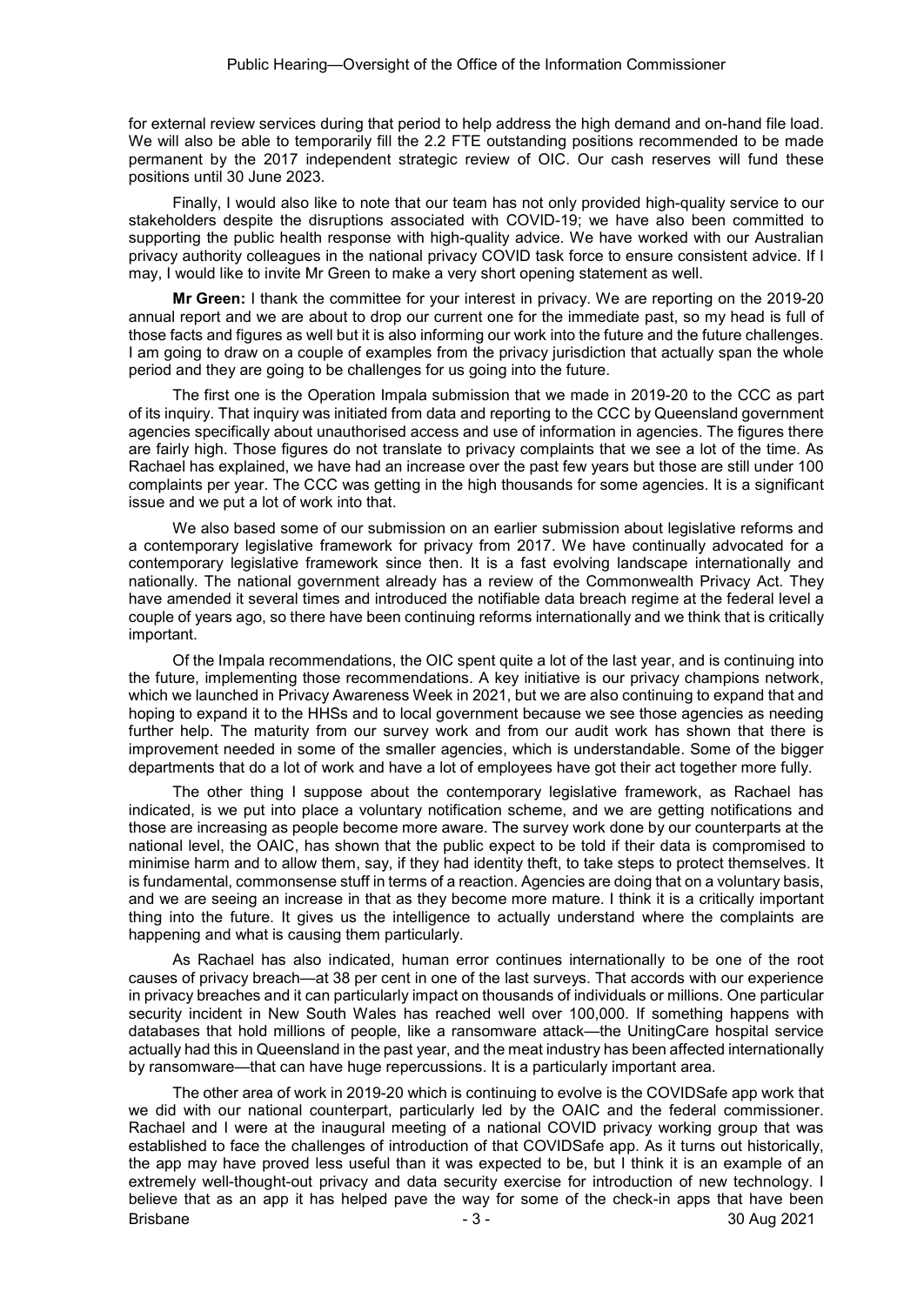developed by other states and territories and public acceptance and trust of them. In particular, some of the initial private sector apps were not as privacy or data security sensitive. It has actually been really critically important.

One of the things they did with the federal app was release the privacy impact assessment. They also undertook to release the actual coding behind the app to assure people that no untoward data collection was occurring. They also introduced federal legislation which gave the federal commission unprecedented power of audit into even the state and territory health systems about the use of the data. There were really good privacy practices and data security practices around the development of that app. We are using that to inform development and further development of the check-in app as it evolves and is extended. I think that will also be useful work going forward into the vaccine passport arena as we are looking at how we can technologically have a verifiable system for introduction of that.

The complaints and performance area, as I say, is actually a small part of our overall work, even though they have gone up. That is quite heartening to see, and I think it reflects that a lot of agencies do handle privacy complaints well. Out of that volume that came through the CCC reporting in their dashboard, which is an online dashboard, 100 complaints a year is not too bad. I think there are possibly some unknown breaches that have occurred that maybe are not reflected in that. As part of our legislative reforms, we suggested that we get better reporting on that. Also the notifiable data breach would give us better intelligence on the number of breaches and the volume and the health of the overall system of privacy and security.

The complaints performance figures are impacted heavily by the small numbers that are actually accepted and even fewer go to QCAT. The QCAT proceedings are actually at the behest of the complainant, so even if we have attempted to mediate and cannot mediate a complaint, those complaints sometimes do not even proceed to QCAT for hearing and determination. The numbers of decisions are quite low. It is somewhat frustrating at times because we do not have a lot of jurisprudence in our jurisdiction about what the law actually is from the judiciary or the tribunal members.

Finally, as Rachael has indicated, December brings the end of my second term as Privacy Commissioner. I have been honoured to serve. I think we have made some great contributions in the last six years. We have strengthened our national and international connections, which are critically important in this area. As I said, the law is developing rapidly, but with the technological challenges that we all face it is really critical that we network well. We built those relationships as well with the research community in Queensland and internationally.

We have also done some great work in terms of trying to move the culture forward. The chair of the CCC, Alan MacSporran, addressed Privacy Awareness Week last year. The year before we had the eSafety Commissioner as well as the federal commissioner speak. That rapidly evolved into an online event and was broadcast rather than an in-person event. It was fortunate, I think, we could still go ahead in that manner. Last year we did that as a hybrid so we could go either way, and we fortunately had a physical presence too. We do hear from the people who we serve that they do miss those physical interactions. It is great that we can meet in this environment as well.

I have been honoured to serve as Privacy Commissioner. I am hopeful that the foundations we have laid in some of our recommendations will go forward to the future and serve us well.

**CHAIR:** Thank you, Phil.

**Mrs GERBER:** I will pass to the member for Glass House, who has a question.

**Mr POWELL:** I have a couple of questions but I am happy for you to pull me up anytime, Mr Chair.

**CHAIR:** How many do you have?

**Mr POWELL:** We will see what the answers are and we will go from there.

**CHAIR:** I will not interrupt your train of thought.

**Mr POWELL:** Thank you all for your attendance this morning and for your opening statements, Rachael and Philip. Philip, thank you for your service over the 5½ years, nearly six now, and all the best for what is after. Rachael, you mentioned that most of the external reviews are now starting to demonstrate that even an initial decision has not been made in the time frame that is required under statutory law. Is there any commonality within the agencies as to why they are missing those deadlines?

Brisbane - 30 Aug 2021 **Ms Rangihaeata:** In 2019-20 there were 122 out of the 692 we received that were of that nature—where there had been no initial decision. That rose to 146 in the past year. It jumped up from 69 I think in the previous year and before that it was down in the 40s, so it has been a big increase.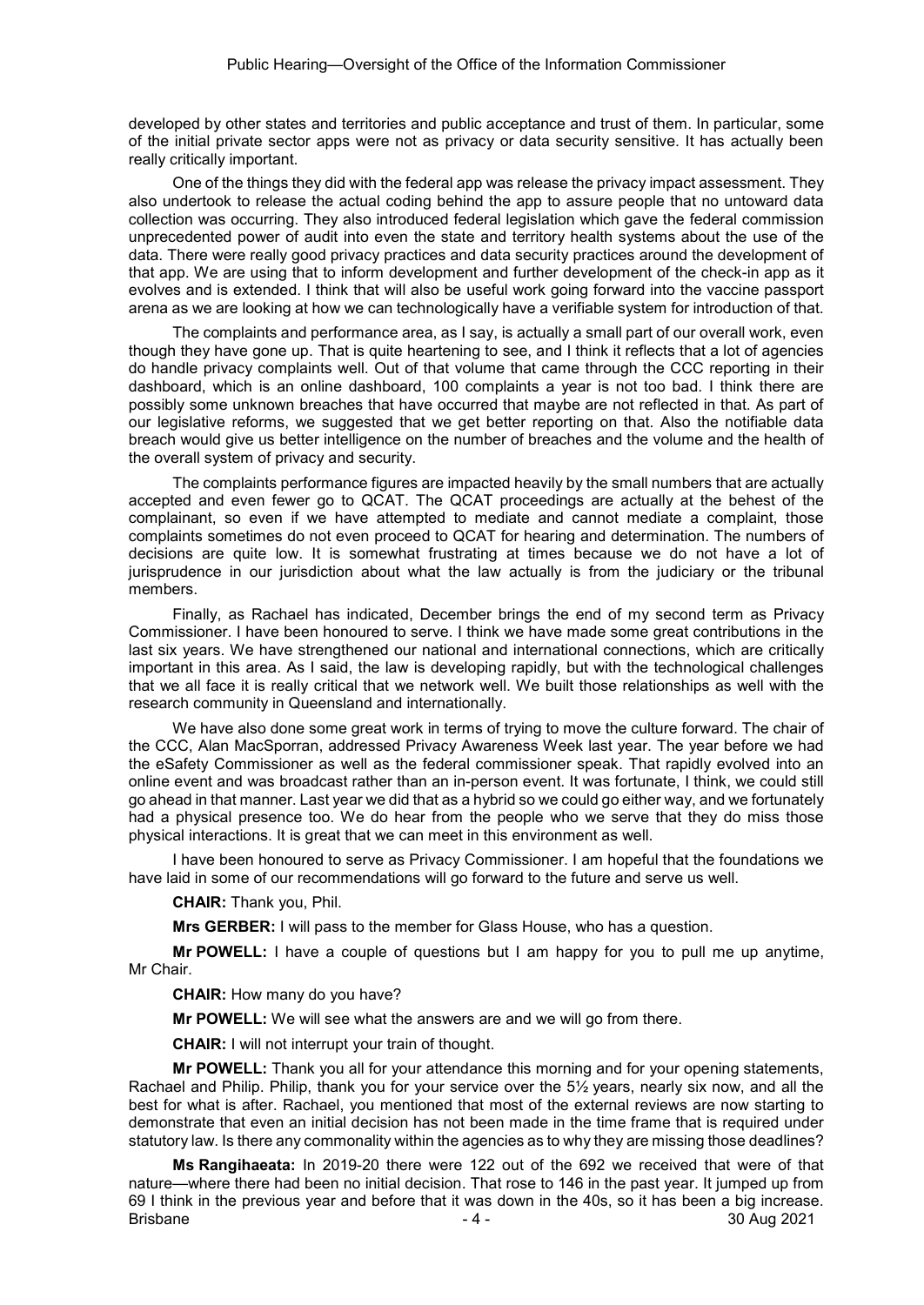Certainly, resourcing is always an issue that people mention to us. Of course, over the past 18 months there has also been some diversion of resources within some agencies to COVID activities and in some cases possibly other activities as people have been manoeuvred around to deal with other priorities.

I think all agencies have been stretched through this period to meet important priorities across the board. The key agency for us in this area was QPS, and I think I heard that 25 per cent of their resources were diverted to COVID activities so that is a really large increase. Anytime we see a big activity like the Commonwealth Games or the G20, resources out of the RTI unit are diverted to operational duties so it does have an impact.

**Mr POWELL:** A number of other agencies sought to modify statutory requirements through some of the COVID emergency power legislation. Was any conversation had with, say, the police but probably more broadly the government agencies that during COVID, given resourcing like that, we needed to look at a temporary extension of time so that it was not falling to you to then have to make decisions?

**Ms Rangihaeata:** There is capacity within the legislation for them to seek an extension from the applicants, and in many cases they do and in many cases it is granted. Some of these applications come to us after a number of applications have already been given and an applicant says, 'That's enough. It's not working. Time to go onto external review.'

We also have capacity within our external review provisions within the legislation to grant a further extension to deal with the application back to the agency, and we grant those extensions where we believe that it will work and it is worth doing. In some cases we say, 'No, it's not going to actually work out. It's best staying with us.' That is an individual consideration of the circumstances in each case. We need to think about whether there have been previous extensions. If the agency has a decision they literally are about to issue and they say, 'It's going to go out within the next three days,' it makes so much more sense for us to give them another week to do that rather than coming to us and starting the process here. I might ask if Ms Rickard has something to add to that.

**Mr POWELL:** Ms Rickard, as well as resourcing, can I also ask whether there are any other systemic issues you have identified as to why those decisions were not being made in their time frames?

**Ms Rickard:** I think over the past period since COVID lockdowns began—probably a bit less so this year but more last year—when agency staff were working from home they may not necessarily have had access to the databases where they would be able to search for documents responsive to applications. I think in the initial months that probably had a pretty practical impact on the ability of a lot of agencies to get the documents to make decisions about them. That probably has been less so this year as agencies have adapted to the on/off lockdowns.

With deemed decisions, once they come to us, as Rachael mentioned, we do have discretion in how we deal with them. They can be referred back to the agency. In some instances, if we are talking with an applicant and we realise that it has become deemed because the scope of what they are requesting is incredibly broad and unspecific, we can speak with the applicant to try to pin down a scope that will allow the agency to identify and locate the documents that they are after.

If it is a case where it seems that it is better for us to deal with it—if the applicant is really at the end of their threshold for trusting the agency and it seems as though we can deal with it faster—we then track the progress by putting in time frames, speaking to the agency about what is realistic. In circumstances where there has been ongoing delay we try to negotiate with the agency to come up with a way that that review can be prioritised and dealt with.

**Mr POWELL:** On some rough calculations, not meeting the initial deadline comes to about 15 to 20 per cent of the external review cases you are reviewing. Are there any other primary themes that you would identify of the remaining external review cases that are coming to you?

**Ms Rickard:** In terms of delay or just in terms of themes generally?

**Mr POWELL:** No, more broadly—other than delay.

Brisbane - 5 - 30 Aug 2021 **Ms Rickard:** A very common factor is sufficiency of search. That is where an applicant has applied for documents and what is located by the agency is not what they are after or the extent of it is not as broad as what they are after. That is a very common one. Another one is personal information people applying for their personal information if there has been information redacted within that. Understandably people come to us on review seeing that there is information about them redacted from documents and wanting us to assess that.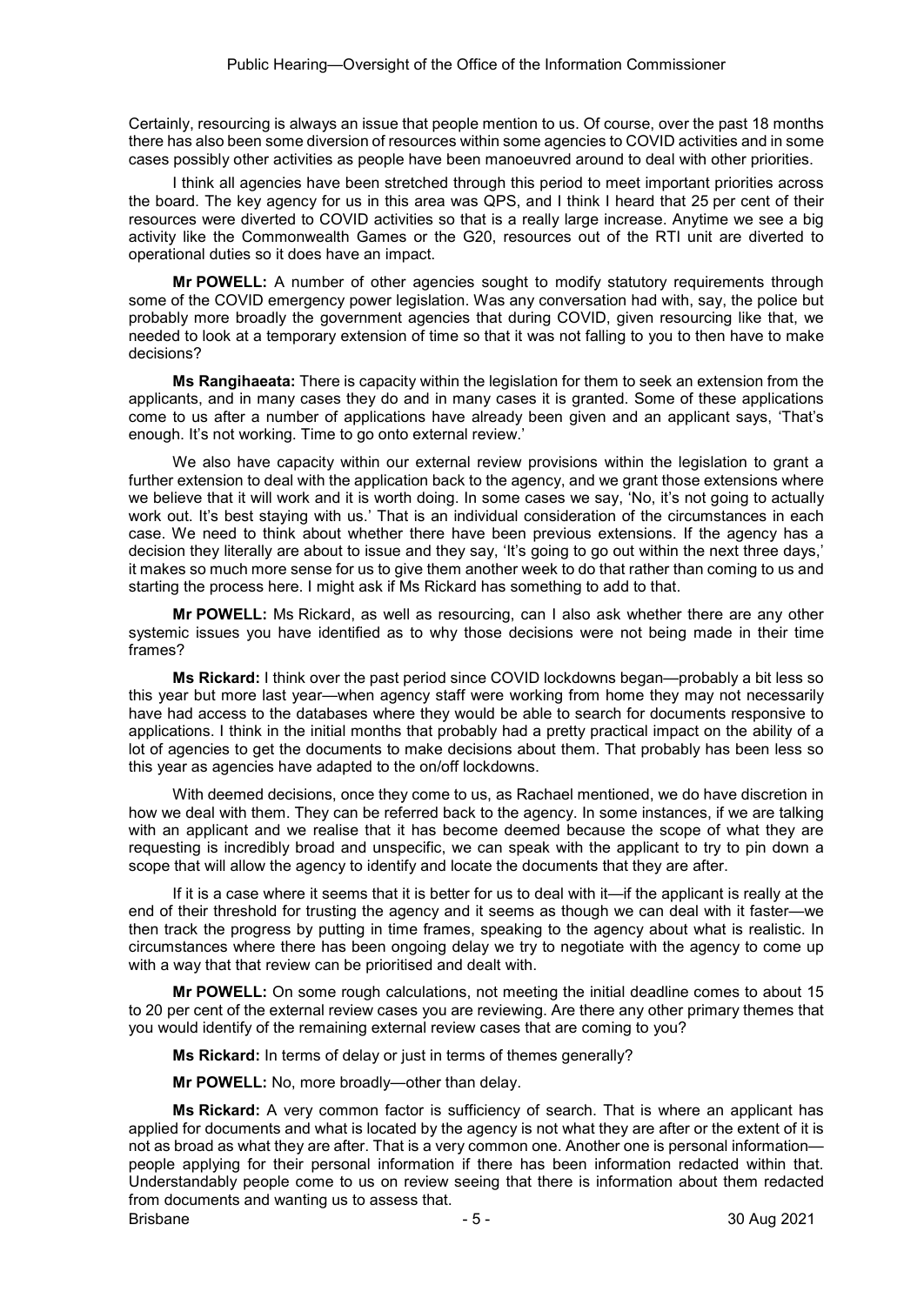**Ms BUSH:** Rachael and Philip, thank you for your opening statements. We could listen to you all day. Philip, you are clearly very passionate about your work and we wish you all the best in wherever you are moving to next. Rachael, I think you mentioned QPS were responsible for 24 per cent of the applications that were made to you. I was interested in whether that is usual or whether that has gone up. If it has, is it because of Impala or what might be the reasons around that?

**Ms Rangihaeata:** Yes. That was the external review applications. In fact, in 2021 it has gone up to 29 per cent. As I said, the work that we are doing with QPS will take some time to embed. They publicly announced that they were allocating additional resources to the RTI unit to deal with their applications. They have been trying to recruit, but my understanding is that they still do not have a net increase because of some promotions within the unit. It will take some time. As I said, they have been really open and constructive in dealing with us about looking at opportunities to increase proactive and administrative access. That is right across the ELT.

Anna and I met with the ELT in February, I think, this year. An action out of that meeting was an invitation to us to identify insights from our external review work as to any administrative access opportunities that we could see and provide a list to them to consider—and we did that. We have also met with a number of groups from the QPS ELT to talk about their specific business and opportunities. They have not come to sit and listen to us; they have come to engage with us. They have asked questions and they have proposed things to us. They are very much in the driver's seat, and that is really good to hear—but they also have to operationalise that. That is something that will take some time to work through. As I said, we know that they are working on the front line with COVID as well. They have a lot on their plate, but it is very important work and we have a lot of applicants come to us in that area.

I have been in this office and in this work for a very long time. QPS has been the No. 1 agency for our external review work the whole time. I think it goes to the complexity of their work: the interactions they have with the community; as Anna said, the nature of some of the documents tends to have third-party information in it; the level of trust that often occurs in relation to some of the interactions there; and the need people have to see that information. There is a range of issues around that. I expect that it will continue, but the work that we are doing with them is very important. Philip may just add something about the privacy complaints.

**Mr Green:** From Impala we have not seen a marked change in the numbers of complaints about QPS privacy breaches. However, the CCC has set up an electronic dashboard which will be really good to watch going forward. I believe the Police Commissioner is taking it extremely seriously, and we have seen a cultural shift or an embracing of change. We have seen a very stern approach to unauthorised access from the QPS since Impala. They have also resourced their privacy complaints area better. That is all positive, I believe.

**Ms BUSH:** Excellent. I imagine that a big consideration of a lot of the requests that police field invokes the public interest test element as well around ongoing investigations potentially. Is there an issue there?

**Ms Rickard:** We do at times see applications for information about investigations that are ongoing. There is an exemption ground in the act that if that is the case then the information can be refused. If that comes before us, we usually do note to the applicant, 'At this stage the information can be refused on this basis. Possibly in future, if you are still interested, you may want to reapply.' With police, probably the other primary grounds of refusal that come up are personal information that we mentioned before and at times if the information would prejudice a method or procedure used by police.

**Ms BUSH:** That is an interesting tension. I can see Sandy has questions too.

**CHAIR:** Go on. One more.

**Ms BUSH:** I have a thousand.

**CHAIR:** You are not going to get a thousand.

**Ms BUSH:** I will think about my best one then. I was interested in how you work with organisations to manage the tension around accounting for human error but also ensuring they can still operate efficiently as an agency. Having worked in the Public Service, you are aware of data breaches and the need to have to double-check your work and have buddies, but that of course slows everything down in an agency. I am curious how you work with agencies to risk-manage that.

Brisbane - 6 - 30 Aug 2021 **Ms Rangihaeata:** I think it all comes down to culture overall. That is where the training and awareness really comes to the fore. As we have been talking about, Operation Impala has been really important for us. It has been complementary to our work and we have done a lot of work together, as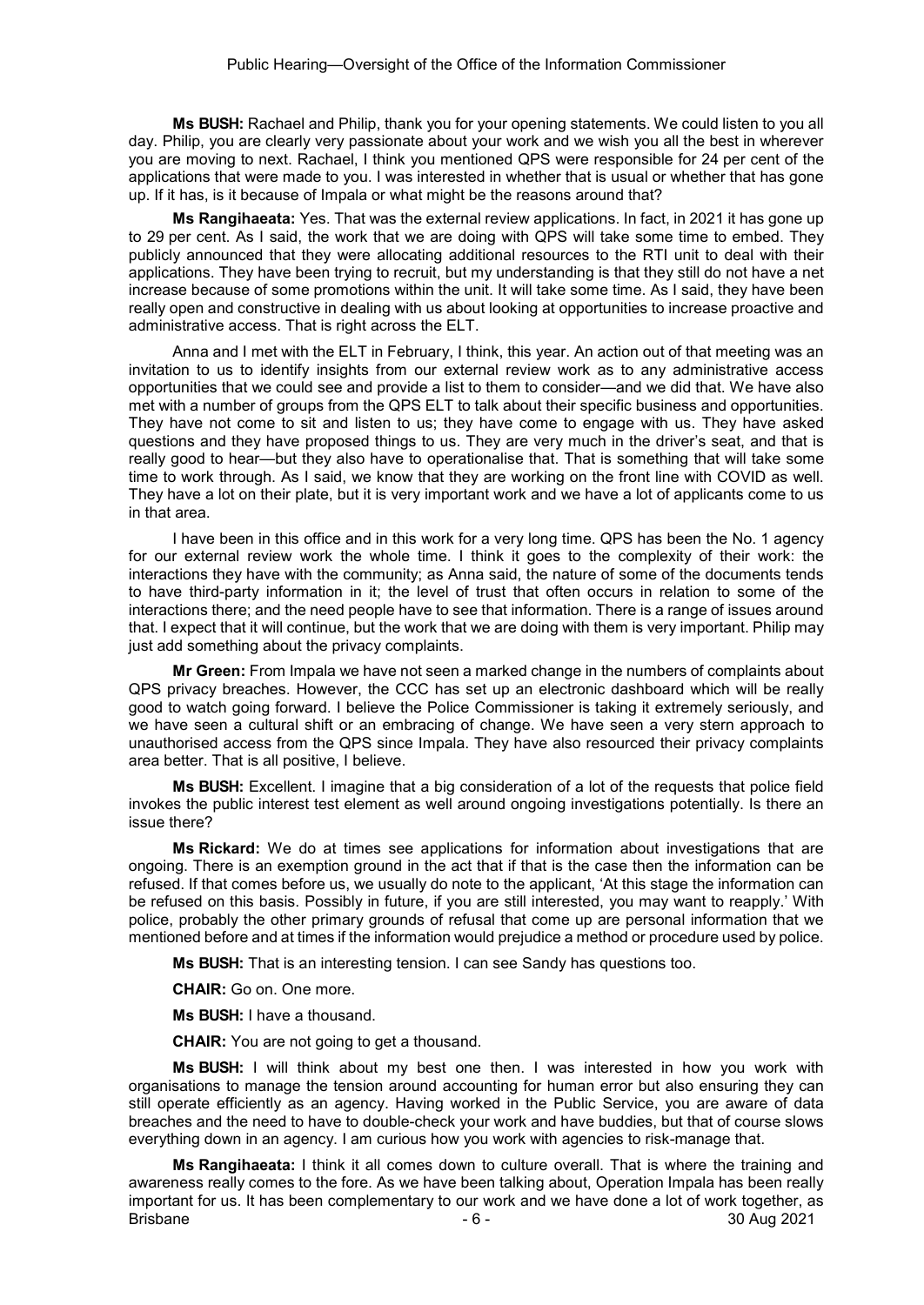Phil said. The chairperson of the CCC spoke at our Privacy Awareness Week this year. A lot of their recommendations have reinforced recommendations from our legislative review and our audit work the awareness of privacy obligations work that went to training and improving that culture.

We did our initial audit just before Operation Impala and then our follow-up audit afterwards. Always when I go to speak with agencies I say, 'You must ensure everyone does general awareness training because every single person in your agency handles personal information.' We can all send an email to the wrong person. We see in our complaints the very simple errors when people send something to the wrong person. The other one is putting the wrong attachment on. We have seen attachments with contact lists go out. The impact of that can be devastating. I think the worst ones for us where it impacts on people who come to us with complaints—we have some of those at the moment unfortunately—are victims of family and domestic violence. The impacts on them when they have just settled—I know you understand the impacts—are devastating. It can be absolutely catastrophic, yet it is such a simple human error.

People say—and this is the same as the notifiable data scheme—you do not always know what those impacts are. That is why it is important that people are notified, because we, the people who are impacted, are the only ones who will really know the impacts on us and be able to manage those impacts. I think that is really important. That is why it is so important that that culture changes, so that we are also aware of the impact of our everyday actions. That is what we have been trying to reinforce in every aspect of our work—that ongoing training and tailoring that to the work that people do, not just in general in an agency but in their HR function or in their procurement function—in everything they do, because sometimes it has additional implications. Phil, is there anything you wish to add to that?

**Mr Green:** The human error is a really big thing in the ransomware vector as well. It is particularly critical. Those lens covers for your computers are not just tongue in cheek. Every one of us needs reminding. The smallest thing—the lowest employee in an agency or a contractor of an agency—can bring the agency down. That is what we are seeing more, even SMS on your phone that is connected to a server. Human error is a really big factor in some of the big cyber attacks as well. The latest reporting by the Australian commissioner has shown I think a big increase just in the last quarter of ransomware attacks. It is critical to think—we say, 'Think before you click,' or 'Think before you send.'

**Ms BOLTON:** Thank you for your extensive introduction. It took away a lot of my questions, so you did an awesome job. I want to go back to talking about resourcing. In three years you have had a 53 per cent increase in the case load. That is extensive, and you have spoken about the impacts including burnout that has occurred from that. In those increases in resources, you have mentioned using cash reserves. Is there any further resourcing required or do you need any reviews on certain parts of legislation or change to be able to assist overall in what you do and how you do it?

**Ms Rangihaeata:** Yes, there has been a significant increase. While we can do all that we can within our functions on the proactive side to try to engage in pushing down that demand—and we feel it is our responsibility to do that within our remit—we are not going to be able to push down all of that demand. We have a further strategic review due next May. We expect that that will be something that will definitely be considered at that point. There is definitely resourcing.

Also, our privacy function, as Phil was talking about, has evolved significantly in the last six years. When we started out with the privacy function in 2009 it was very much focused on complaints. That is a very small part of our work now. In the future, with recommendations that have already been made through Operation Impala and through the legislative review of the Right to Information Act and the Information Privacy Act, there are a number of recommendations pending for legislative change that will impact our work and require us to take on new functions—and possibly the QLRC recommendations around the civil surveillance as well. There are things that could change and expand our functions and certainly bring additional work and definitely stretch us, not just on external review but also on privacy. Of course, there are the community expectations and demand at the same time. They are really changing.

Brisbane - 7 - 7 - 7 - 30 Aug 2021 The ICT side has changed significantly and continues to, and that is really challenging us in terms of our supplies and services. We definitely are engaging with Treasury and Justice and Attorney-General in relation to what we need to do there in terms of some of our systems. We were very fortunate that in the 2019-20 year we had just transitioned to a new ICT environment with Datacom shortly before COVID-19 and we were able to take advantage of those new tools and resources when we moved online for remote work. Our CRM for all of our external review in particular—we know that we are going to have to do more work there and we cannot afford it within our current budget. There are a range of things, and I expect that they will be considered in our strategic review.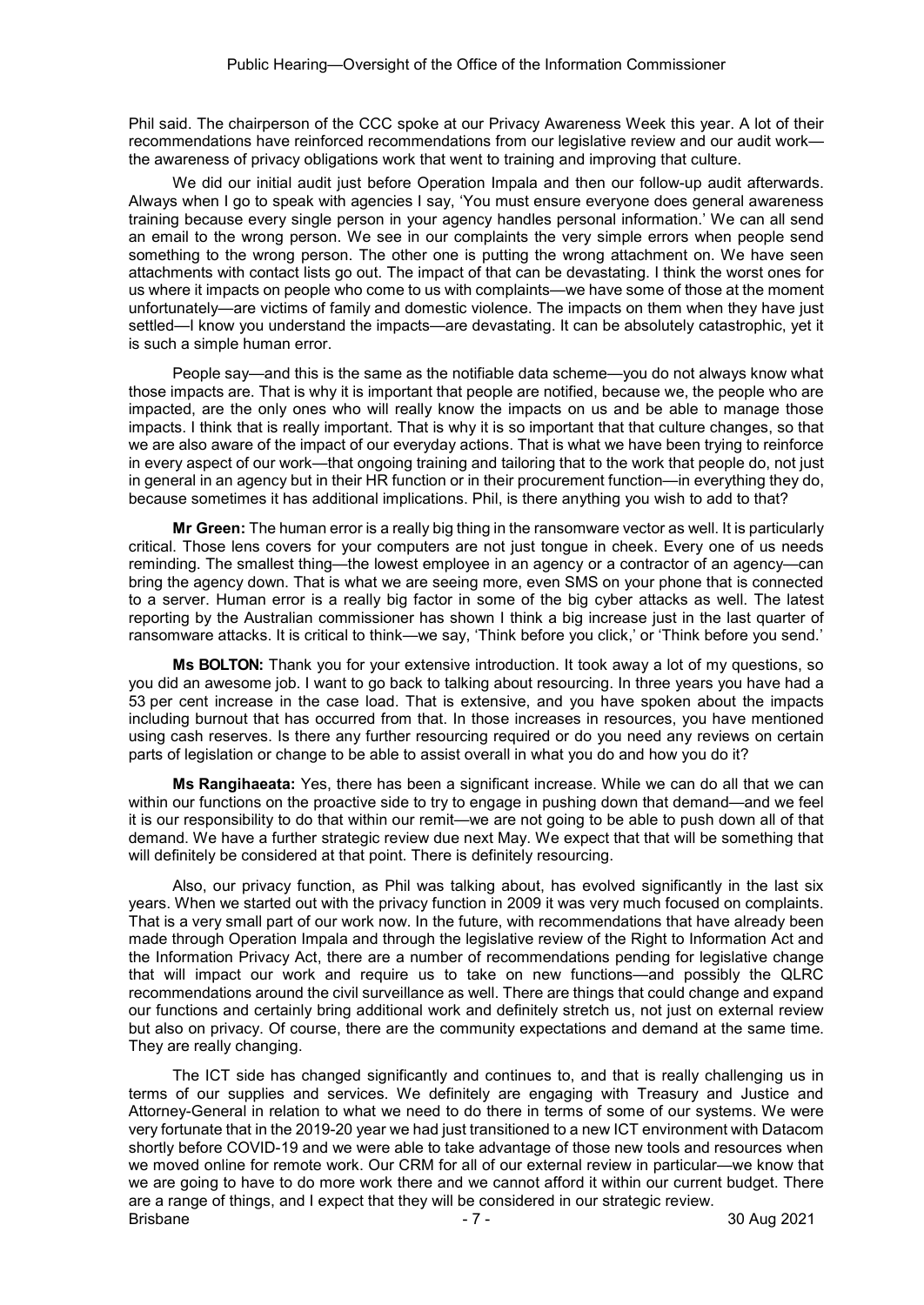**Ms BOLTON:** Further to that, with the strategic review side—obviously through this time when it has been really intense and resource stretched, like the last 18 months probably, the complaints regarding the process itself and the work of the commissioner have come forward. Will that be reviewed within that strategic review as in what can be improved in the process of when someone has a complaint about the commissioner function itself?

**Ms Rangihaeata:** Yes, we will certainly put those forward to the strategic reviewer. We have a database of all complaints made in the various complaint grounds and systems under different legislation, so we can make those available to the strategic review. We review those ourselves, including all feedback we receive through formal and informal satisfaction surveys and so on. We are very committed to continuous improvement and innovation, and I would say that we have sped that up over the past 18 months. We are looking for anything we can do to find time and resources from those innovations. It is a necessity. Moving online for COVID-19 actually found us some further improvements and enabled us to cut some people out of the process where we reflected and decided we could do things a little differently—at least try it out and see if it worked. We have done things like that, but it just will not overcome the sheer increase in demand. We are doing everything we can; I can say that.

**Mr POWELL:** Philip, you mentioned a lot of the positive steps that have been made in the privacy space. You also mentioned the rather sizeable ransomware attacks on the likes of UnitingCare and JBS. I have seen a reluctance on companies in particular, but government agencies as well, to invest in cybersecurity protection. They end up paying huge ransomware payments rather than an ongoing, what I would consider, insurance payment through cybersecurity. Do you have any comments on that?

**Mr Green:** It is interesting that in my first week of being appointed as commissioner I was asked to be on the Queensland government cybersecurity steering committee, which has evolved quite a bit in that six years as well. The Queensland government has given, through CHDE, cybersecurity investment quite a boost, I believe, in the last state budget. That may have come up in their estimates hearings, but I have seen the budget bids and what it would be put towards. I think investments there have been weak in the past, but they have been improving. I know that they have a policy on ransomware and that is to not pay at a Queensland government level, but at one point that could be escalated to, say, a parliamentary or cabinet situation if it was a grave, life-threatening threat, I believe.

I think with the prevalence there, we need to be ever vigilant. One of the problems is that that group does not actually extend across local government and some of the other agencies that we regulate through our patch. The actual cybersecurity unit has less reach than it probably needs—say, it does not cover the university sectors. I believe that, yes, it is going to be an ever-increasing issue with notification, which is another matter because the federal commissioner has seen some companies have not been notifying her office and using this as an excuse that they have not actually discovered that data has been compromised or lost for good if they recover it. There needs to be a joint multidisciplinary approach to that.

At times those ransomware attacks might not even involve personal information. They might be on a systems internet of connected infrastructure—for example, power grids—so it does need to go beyond our office. We play an important role in there to protect the personal information, because often that is the crown jewel that the attackers are after. Health is particularly vulnerable. I know when UnitingCare was hit their actual health people in Queensland government, because they do not—I do not regulate; I do not cover what the federal commissioner does, but we all made sure that everybody was being extra vigilant during that time. Extra vigilance and awareness is a critically important part of that and the culture, but investment needs to follow.

There is an insurance scheme for Queensland government. The QGIF does cover some cyber coverage. That is in its infancy, but the coverage there can look at the risks and the risk mitigation strategies of agencies, too, so it helps uplift the skills. We have a huge skills shortage in this country as well, and particularly the federal government has lifted its investment, but we are watching in that cyber space particularly, as are other states and territories, and it is one critical area where we have to work together.

**Ms BUSH:** I am interested in the RTI audits that you mention that you do. Just broadly, what informs that or what informs the organisations or the issues that you might target in an RTI audit?

Brisbane - 8 - 30 Aug 2021 **Ms Rangihaeata:** We have an audit strategy. It is informed by external and internal data and intelligence. There is an annual report from the Department of Justice and Attorney-General—the Attorney-General's report about the operation of their right to information and information privacy acts, with data from all the agencies in their jurisdiction. That is one source of data. We also have our own data, and we do an environmental scan across our area. We are in a range of committees and associations with our peers internationally and nationally, so we have a range of information and intelligence at our disposal that feeds into that as well.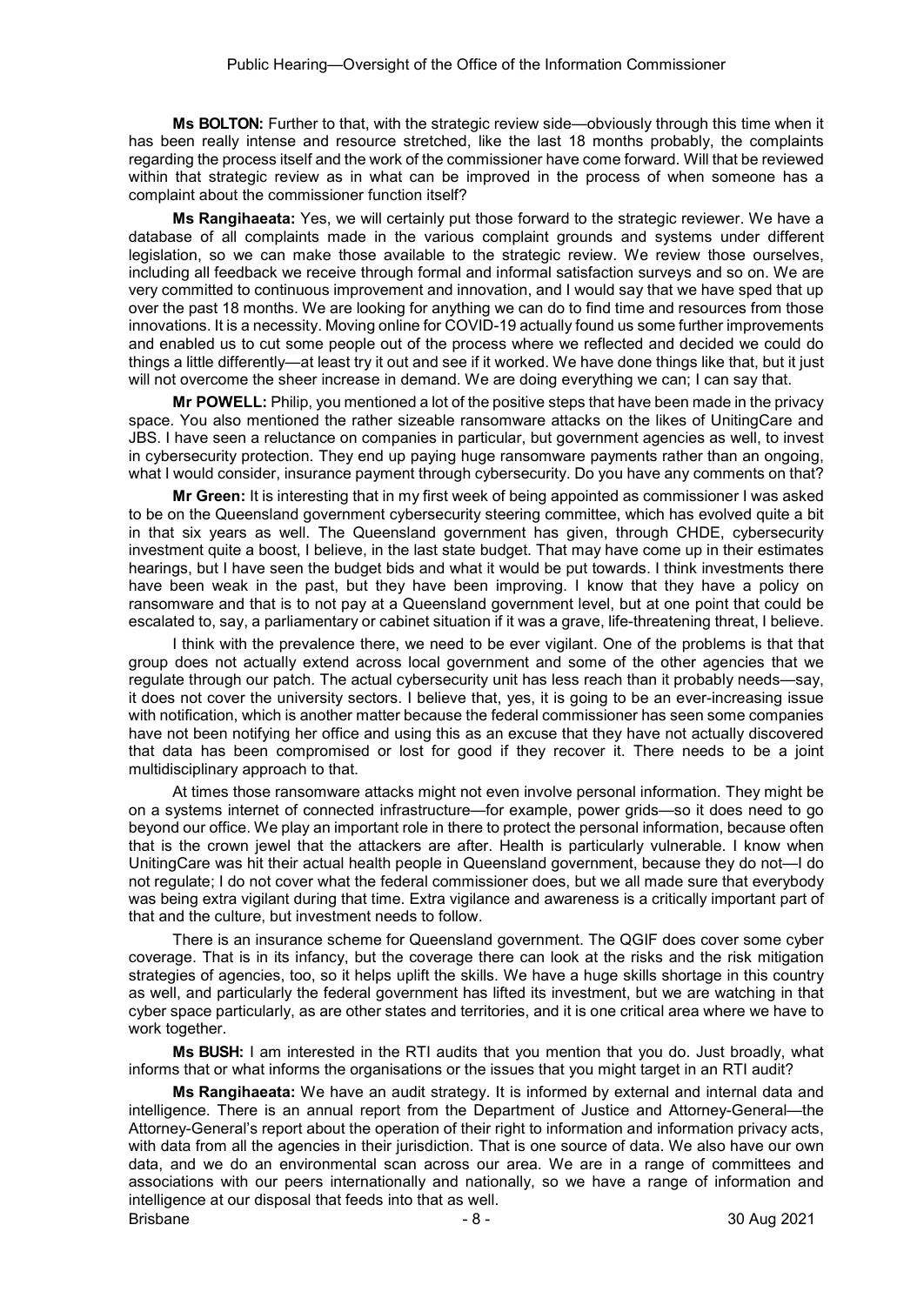One of the things we have really focused on over the past few years as well, and we are keen to do moving forward, which helps maximise our resources, is ensuring that, particularly across Australia, we are not duplicating work and in fact we are maximising the resources by feeding off each other in a way. We will not do an audit that is very similar to one that our Victorian counterparts are doing, and if we see something that Victoria is doing that is very relevant to us we will promote the findings and the learnings from that up here. We do not need to repeat the investment of the resourcing of that, but we can promote that. I mentioned the re-identification audit of public data. That is one that we shared very broadly and spoke to a whole range of groups. We have done that with other audits from elsewhere.

We have a very small audit team. We have to really strategically target what we spend our resources on. We have probably moved away from the compliance audits in the past few years and more to the strategic topic audits which are key issues for the whole sector. In the earlier years of implementing legislation we more heavily focused on the comprehensive compliance audits of an agency. We would go in and we would really look at pretty much all of the aspects of how they implemented their RTI and IP obligations. Even when we do a compliance audit, like we are doing with the Sunshine Coast Regional Council right now, we have looked at what their risk areas are based on their self-assessment electronic audit that we conducted back in 2018-19, I think it was, and we are focused in on that. We are really targeting the resourcing, even within that audit, to what the risk areas are and the risk areas for that sector.

There is a range of data, intel and also looking at what we want to align with our strategy priorities, because it helps when we are engaging about the key strategic priorities. For us, at a very high level, we knew privacy impact assessments were important. Really, privacy by design at the broadest level is important for us, and really pushing the greater adoption of the push model—the proactive release, admin release, so trying to find audits that really tied in with those so that when we are doing our engagement all of our work comes together along those lines. I am not sure if that—

**Ms BUSH:** That is fantastic, thank you. That is really comprehensive.

**Ms BOLTON:** Mr Green, before you head off into your next role, with regard to the Queensland app, there have been community concerns regarding not only the data but also privacy security. How concerned should everyone be?

**Mr Green:** I think we need to be concerned but not alarmed and certainly aware. Our act when it was enacted was probably 10 years old, so we are getting a bit dated. We did identify some very positive things in 2017 and the CCC has affirmed pretty much all of that, plus more, and there is currently a Commonwealth review. I have always advocated that we should follow closely the national approach so that we are consistent and we can share resources, so that people are not confused with jurisdictions. Western Australia is about to enact legislation, we believe. They promised that in the former term. New South Wales is looking at introducing notifiable data breaches. The Commonwealth is looking at future things like artificial intelligence. That is going to be one of our big challenges. In Queensland we have already rolled out artificial intelligence projects, like detection of distracted drivers and seatbelts in cars. That is a low-ish AI matter. The discriminatory impacts of that are probably relatively low, but the human oversight matter is something that we need to keep a close eye on. The Commonwealth had some projects where it has gone rapidly wrong and south in terms of human oversight of AI. Queensland Health is using a lot of AI in the detection of disease and assisting doctors, but they kept the doctors extremely in control. I think there are plenty of areas—oh, the app, sorry, not the legislation. Pardon me.

#### **Ms BOLTON:** Correct. That is all right.

**Mr Green:** The one thing that we identified in the early stages with the check-in app was that it did not have legislated prohibition on access. The one case of access that we are aware of in Queensland has been through a formal process of a warrant. I believe the police did the right thing; they are acting within the law there. Western Australia probably went a bit further. They have reacted with legislation. I think the more we use that to gain public trust and to be transparent about who is getting the data and for what purposes is really critically important. I am hoping that I might see some change in my term, but I do not think we need to be alarmed. The private sector apps were all subject to police and law enforcement. The paper systems were. Other states and territories are. The COVIDSafe app is not, obviously. It is locked down, possibly locked down too tightly.

Brisbane - 9 - 30 Aug 2021 The one other issue I have been pushing was the privacy impact assessments. There has been a privacy impact assessment on that. Because it has been continuing to evolve, they have not publicly released that like they did for the COVIDSafe app. They have not released the code. Two other states and a territory are using the same technology, so the technology and the security behind it is probably